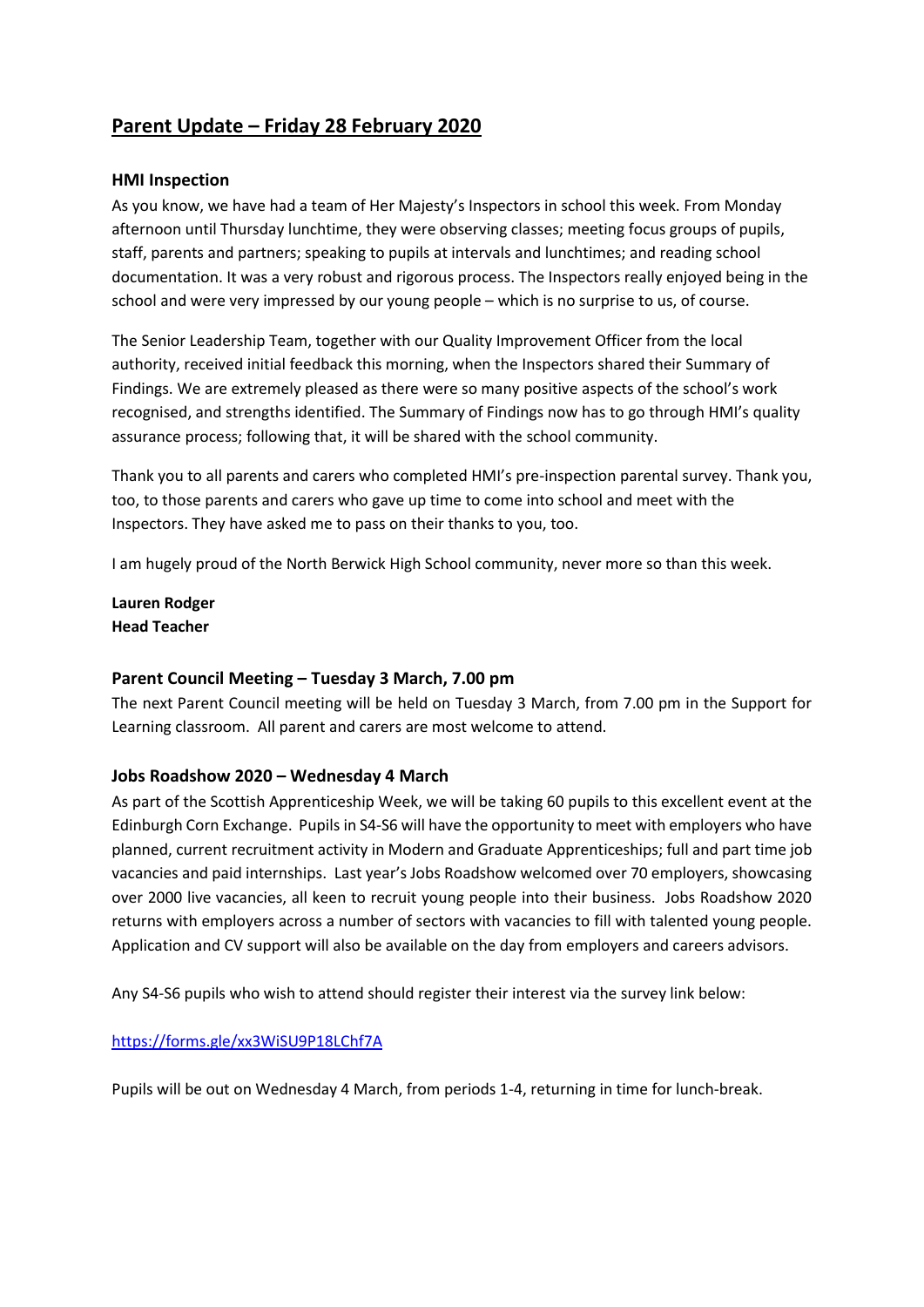#### **Alex in the driver's seat!**



Congratulations to S1 pupil Alex Hill, who recently completed all 6 levels of the Young Driver programme at Ingliston. The instructors were blown away by Alex's natural ability and told him it is unusual for a student to complete all 6 levels and especially rare for a 12 year old! Alex will now be able to try his hand at advanced driving skills.

### **NBHS pupils achieve national success with City of Edinburgh Basketball Club**



Huge congratulations to S3 pupils Sofia Amis and Sophie Frost, and S6 pupils Finlay Baxter, Owen Mackle, Scott Patey and Shaun Samson, who recently won the Scottish Cup with their club team, City of Edinburgh Basketball Club. Sofia and Sophie played for the U16 girls' team, beating Falkirk Fury to win the cup, while Finlay, Owen, Scott and Shaun played for the U18 boys' team, beating Boroughmuir Blaze to claim the top spot.

### **NBHS pupils chosen to represent East Lothian Junior Golf League at Pinehurst**

Finally, congratulations to S1 pupil Grace Crawford and S5 pupil Angus Mather, who were both picked to represent East Lothian Junior Golf League on a 10 day trip to the Pinehurst in North Carolina. A packed schedule saw the East Lothian team play a round every day on the world famous Pinehurst resort, pitting themselves against the best junior golfers in North Carolina.